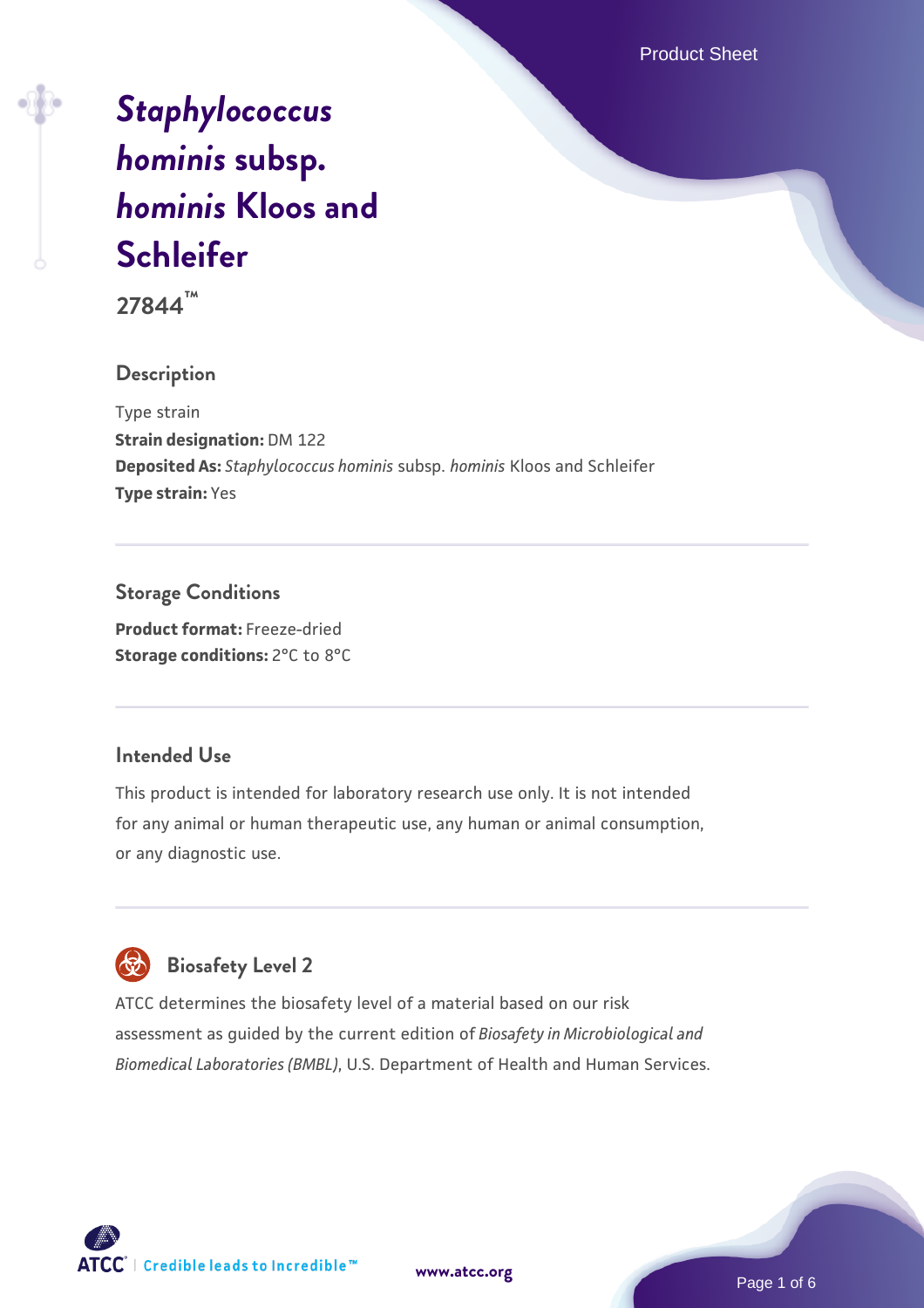#### **27844**

It is your responsibility to understand the hazards associated with the material per your organization's policies and procedures as well as any other applicable regulations as enforced by your local or national agencies.

ATCC highly recommends that appropriate personal protective equipment is always used when handling vials. For cultures that require storage in liquid nitrogen, it is important to note that some vials may leak when submersed in liquid nitrogen and will slowly fill with liquid nitrogen. Upon thawing, the conversion of the liquid nitrogen back to its gas phase may result in the vial exploding or blowing off its cap with dangerous force creating flying debris. Unless necessary, ATCC recommends that these cultures be stored in the vapor phase of liquid nitrogen rather than submersed in liquid nitrogen.

#### **Certificate of Analysis**

For batch-specific test results, refer to the applicable certificate of analysis that can be found at www.atcc.org.

#### **Growth Conditions**

**Medium:**  [ATCC Medium 18: Trypticase Soy Agar/Broth](https://www.atcc.org/-/media/product-assets/documents/microbial-media-formulations/1/8/atcc-medium-18.pdf?rev=832846e1425841f19fc70569848edae7) **Temperature:** 37°C **Atmosphere:** Aerobic

#### **Handling Procedures**

1. Open vial according to enclosed instructions or visit www.atcc.org for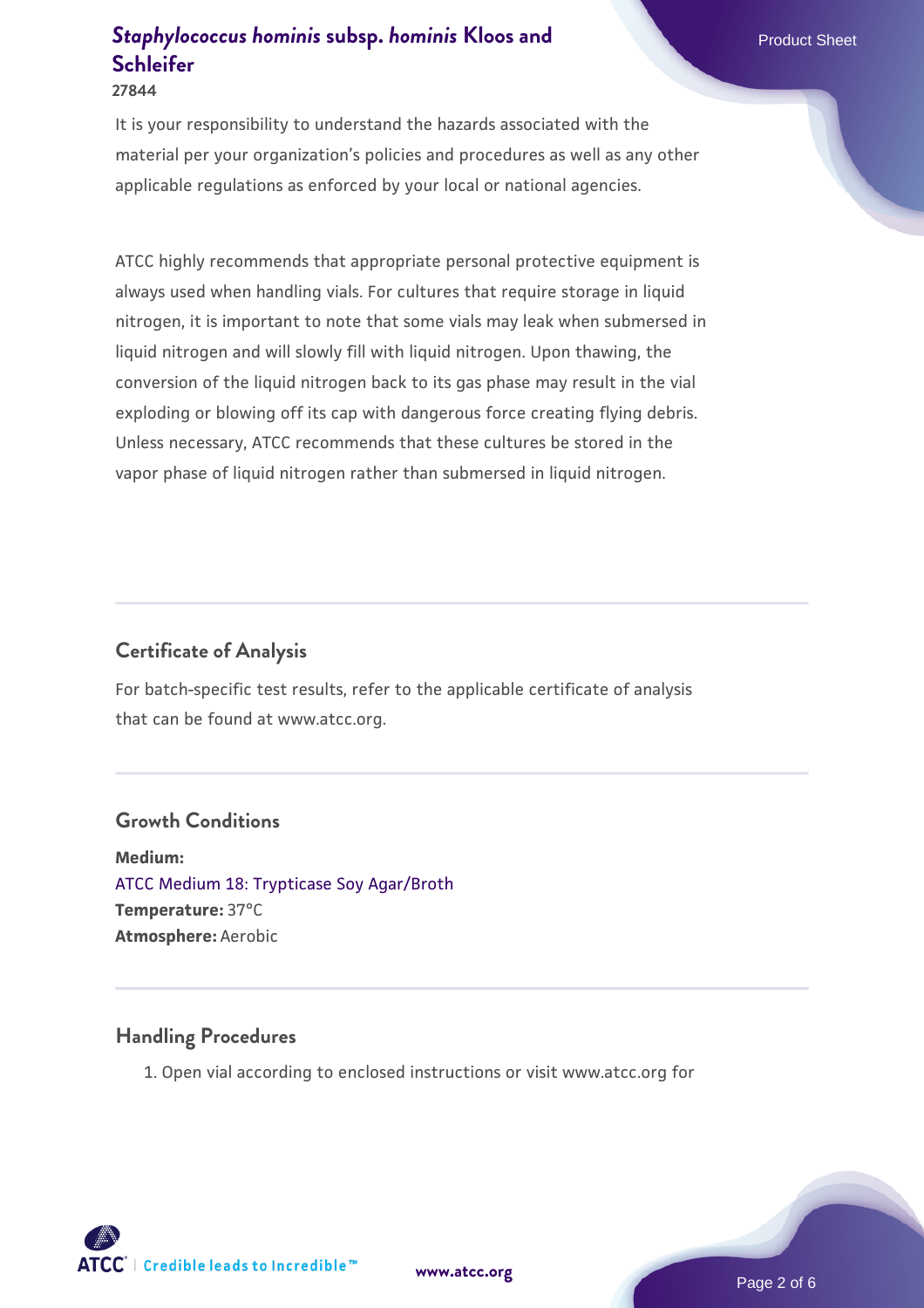**27844**

instructions.

- 2. Rehydrate the entire pellet with approximately 0.25 mL of #18 broth. Aseptically transfer the entire contents to a 5-6 mL tube of #18 broth. An additional test tube can be inoculated by transferring 0.1 mL of the primary broth tube to a secondary tubes.
- 3. Use several drops of the primary broth tube to inoculate a #18 plate and #260 plate for purity.
- 4. Incubate at 37°C for 24 hours.

#### **Notes**

ATCC® Medium 3: Nutrient Agar/Broth can be used as an alternate growth media.

Additional information on this culture is available on the ATCC<sup>®</sup> web site at www.atcc.org.

## **Material Citation**

If use of this material results in a scientific publication, please cite the material in the following manner: *Staphylococcus hominis* subsp. *hominis* Kloos and Schleifer (ATCC 27844)

## **References**

References and other information relating to this material are available at www.atcc.org.

#### **Warranty**

The product is provided 'AS IS' and the viability of ATCC® products is

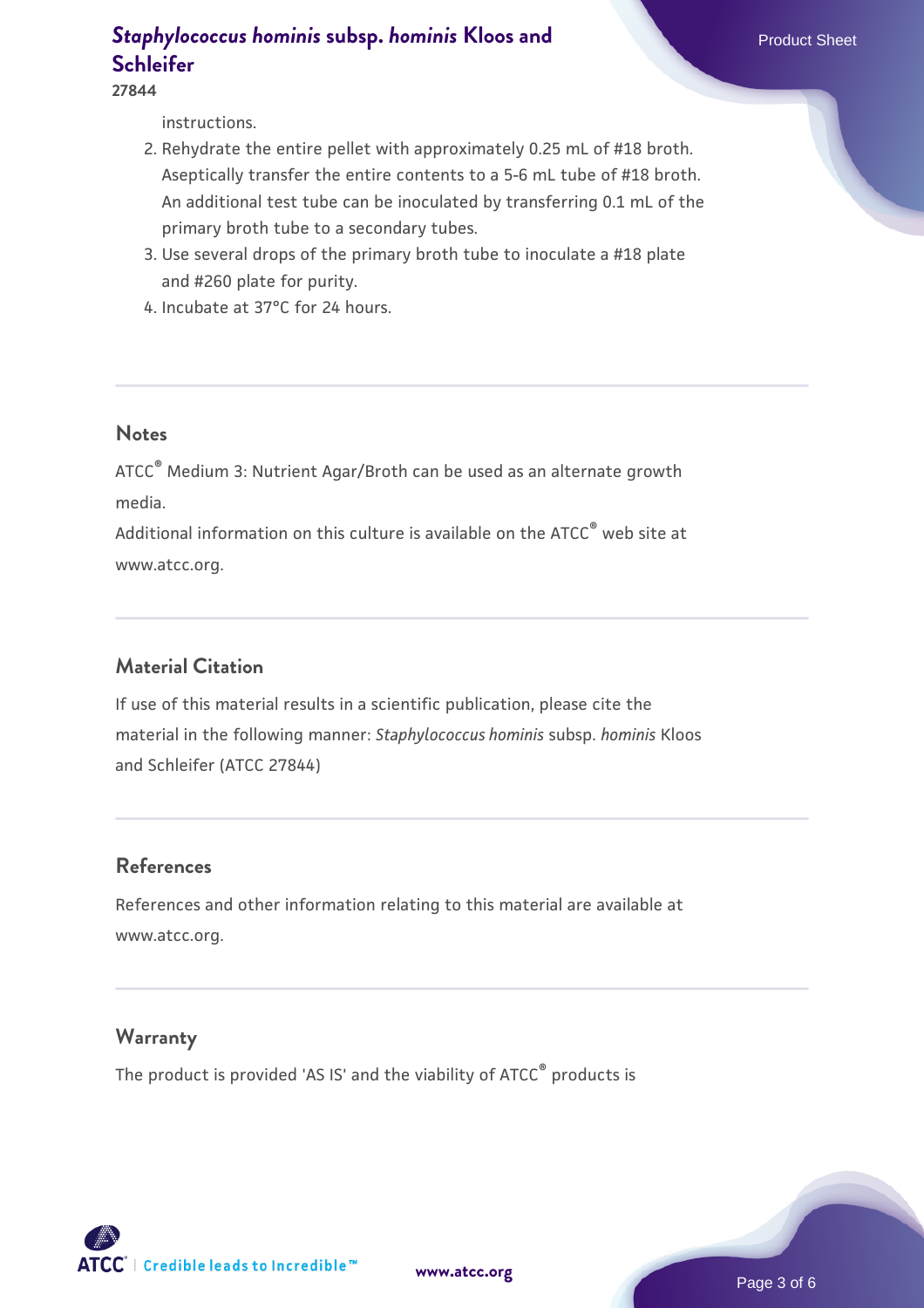#### **27844**

warranted for 30 days from the date of shipment, provided that the customer has stored and handled the product according to the information included on the product information sheet, website, and Certificate of Analysis. For living cultures, ATCC lists the media formulation and reagents that have been found to be effective for the product. While other unspecified media and reagents may also produce satisfactory results, a change in the ATCC and/or depositor-recommended protocols may affect the recovery, growth, and/or function of the product. If an alternative medium formulation or reagent is used, the ATCC warranty for viability is no longer valid. Except as expressly set forth herein, no other warranties of any kind are provided, express or implied, including, but not limited to, any implied warranties of merchantability, fitness for a particular purpose, manufacture according to cGMP standards, typicality, safety, accuracy, and/or noninfringement.

#### **Disclaimers**

This product is intended for laboratory research use only. It is not intended for any animal or human therapeutic use, any human or animal consumption, or any diagnostic use. Any proposed commercial use is prohibited without a license from ATCC.

While ATCC uses reasonable efforts to include accurate and up-to-date information on this product sheet, ATCC makes no warranties or representations as to its accuracy. Citations from scientific literature and patents are provided for informational purposes only. ATCC does not warrant that such information has been confirmed to be accurate or complete and the customer bears the sole responsibility of confirming the accuracy and completeness of any such information.

This product is sent on the condition that the customer is responsible for and assumes all risk and responsibility in connection with the receipt, handling, storage, disposal, and use of the ATCC product including without limitation taking all appropriate safety and handling precautions to minimize health or



**[www.atcc.org](http://www.atcc.org)**

Page 4 of 6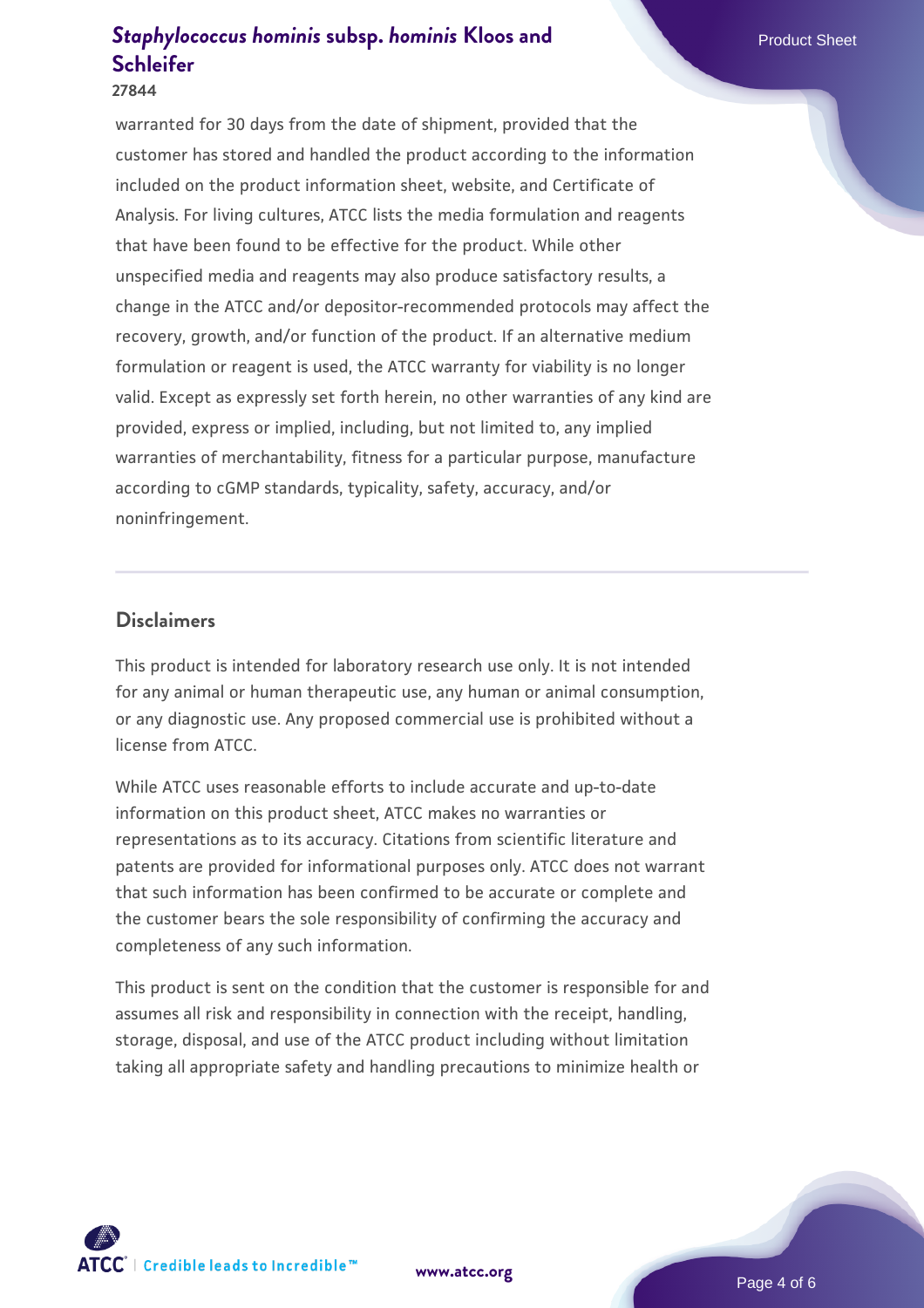**27844**

environmental risk. As a condition of receiving the material, the customer agrees that any activity undertaken with the ATCC product and any progeny or modifications will be conducted in compliance with all applicable laws, regulations, and guidelines. This product is provided 'AS IS' with no representations or warranties whatsoever except as expressly set forth herein and in no event shall ATCC, its parents, subsidiaries, directors, officers, agents, employees, assigns, successors, and affiliates be liable for indirect, special, incidental, or consequential damages of any kind in connection with or arising out of the customer's use of the product. While reasonable effort is made to ensure authenticity and reliability of materials on deposit, ATCC is not liable for damages arising from the misidentification or misrepresentation of such materials.

Please see the material transfer agreement (MTA) for further details regarding the use of this product. The MTA is available at www.atcc.org.

#### **Copyright and Trademark Information**

© ATCC 2021. All rights reserved.

ATCC is a registered trademark of the American Type Culture Collection.

#### **Revision**

This information on this document was last updated on 2022-05-05

#### **Contact Information**

ATCC 10801 University Boulevard Manassas, VA 20110-2209 **IISA** US telephone: 800-638-6597